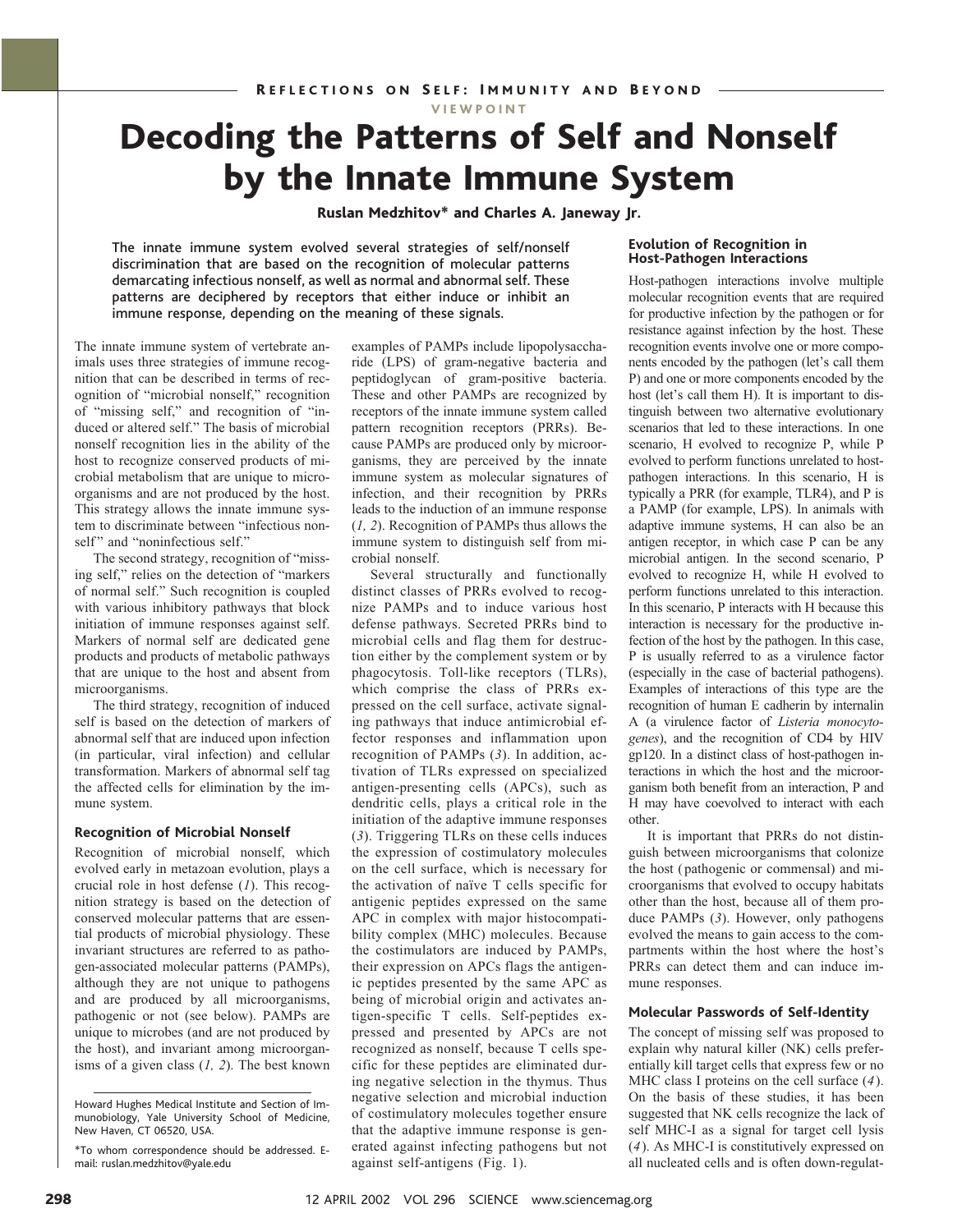ed as a result of viral infection or cellular transformation, recognition by NK cells of a missing self-ligand allows them to selectively eliminate infected and transformed cells and to spare normal, healthy cells. The mechanism of missing-self recognition was worked out in studies that demonstrated that MHC-I is recognized by various inhibitory receptors, that upon binding to their ligands block the lytic activity of NK cells (*5, 6*). Inhibitory receptors expressed on NK and other cell types are characterized by a sequence motif called ITIM (immunoreceptor tyrosine inhibitory motif ). When the tyrosine in the ITIM is phosphorylated, it recruits protein tyrosine phosphatases SHP-1 and SHP-2, which in turn inhibit cytotoxic activity by dephosphorylating tyrosine residues critical for activating NK cells (*5*–*8*).

Recognition of missing self is not unique to NK cell function and is in fact widely used by the innate immune system. Another wellknown example of the use of this strategy is the regulation of the alternative complement pathway (*9*). A key component of the complement, a serum protein called C3, can covalently and indiscriminately attach itself to the surfaces of autologous and microbial cells. This attachment occurs as a result of a spontaneous hydrolysis of a highly labile thioester bond in C3. However, the formation of an active protease complex of the alternative pathway, the C3 convertase, occurs only on the surfaces of microbial cells and not on autologous cells (*9*). This is because all self cells ubiquitously express several gene products, including CD46 and CD55, which inhibit formation of the active C3 convertase (*9*). As cells of nonself origin, including pathogens, lack these host gene products, activation of the complement cascade can proceed uninhibited on their surfaces and results in lysis or phagocytosis of microbial cells (*9*). Because these inhibitors of complement are encoded exclusively by the genome of the host, they function as markers of self, or molecular passwords known only to the host.

Another example of a molecular signal that functions as a marker of normal self is the carbohydrate structures that decorate glycoproteins and glycolipids on the cell surface. In vertebrate animals, these usually terminate with sialic acids, which can be recognized by a variety of receptors involved in intercellular communication (*10, 11*). One group of receptors that can bind to sialated glycoproteins and glycolipids, but not to their desialated counterparts, comprise a family of proteins known as Siglecs (*10*). Similar to other inhibitory receptors, Siglecs are transmembrane proteins that contain ITIM motifs in their cytoplasmic regions. Although the function of most Siglecs is unknown, their structure and specificity for sialic acids suggest that they negatively regulate the function of leukocytes by monitoring the expression of sialic acids on normal self-tissues and antigens (*10*). Lack of sialic acid expression on most microorganisms, and in some cases, on virally infected and transformed cells may be recognized as a missing-self signal. Siglecs expressed on macrophages, dendritic cells, and neutrophils may direct these cells to phagocytose microbial nonself (which lacks biosynthetic pathways for sialic acids) and abnormal self (which lost sialic acid expression because of infection, transformation, or senescence). Another Siglec called CD22 is expressed on B cells and presumably helps to prevent unwanted antibody responses against self-antigens by blocking B cell receptor signaling (*12*). Sialic acids also regulate the activation of the alternative complement cascade by binding to a serum protein called factor H, which upon binding to sialic acids on autologous normal cells inhibits formation of the C3 convertase (*9*).

Another, more recently discovered marker of self that regulates macrophage phagocytosis is CD47 (*13*). CD47 is constitutively expressed on many cell types, including erythrocytes, and was found to be a ligand for  $SIRP\alpha$ , an ITIM-containing inhibitory receptor expressed on macrophages (*13*). Ligation of SIRPa by CD47 prevents phagocytosis of normal cells. Senescent erythrocytes, however, down-regulate CD47 expression and are effectively phagocytosed and removed from the circulation by splenic macrophages (*13*).

The above examples illustrate the common features of the missing-self strategy of immune recognition. Specialized markers of self are expressed constitutively on normal healthy cells of the host and, by engaging inhibitory receptors, prevent phagocytosis of these cells by macrophages, killing by NK cells, and perhaps phagocytosis and presentation of antigens derived from normal healthy cells by dendritic cells. Conversely, the absence of these markers on microbial cells and their down-regulation on infected, transformed, and senescent host cells render these targets susceptible to NK-mediated cytotoxicity or phagocytosis by macrophages (Fig. 2).

Although the missing-self strategy is an efficient way to distinguish normal self from nonself or from abnormal self, it is not resistant to fraud. Indeed, in multiple examples of "stolen identity," pathogens acquire by horizontal transfer the genes encoding self-markers and thus protect themselves from detection and destruction by the host.

### **Signals for Assisted Cellular Suicide**

Induction of apoptosis in virally infected or transformed cells is an important mechanism of host defense, as it ensures the survival of the host by preventing viral spread and the development of cancer. Apoptosis of infected or transformed cells can be induced either by

a cell-autonomous mechanism, or by extracellular signals derived from other cells (*14, 15*). For example, viral infection or excessive DNA damage trigger apoptosis in the affected cells through PKR/RNaseL- and p53-dependent pathways, respectively. Cell–autonomous cell death is presumably also part of the early host defense against cellular transformation (*16*). In other cases, infection, transformation, and excessive stress do not induce apoptosis directly, but instead induce the expression of molecular markers that flag the affected cells for killing by specialized executioners, most commonly, NK cells. Several of these markers have been described, including human MICA and ULBP proteins, and



Activation of the adaptive immune response

**Fig. 1.** Toll-like receptors (TLRs) are triggered by markers of microbial nonself (PAMPs) to induce the expression of host defense genes, as well as costimulatory molecules on the surface of APCs. Costimulatory molecules, along with pathogen-derived peptides presented on MHC molecules, are necessary for the activation of naïve T cells.